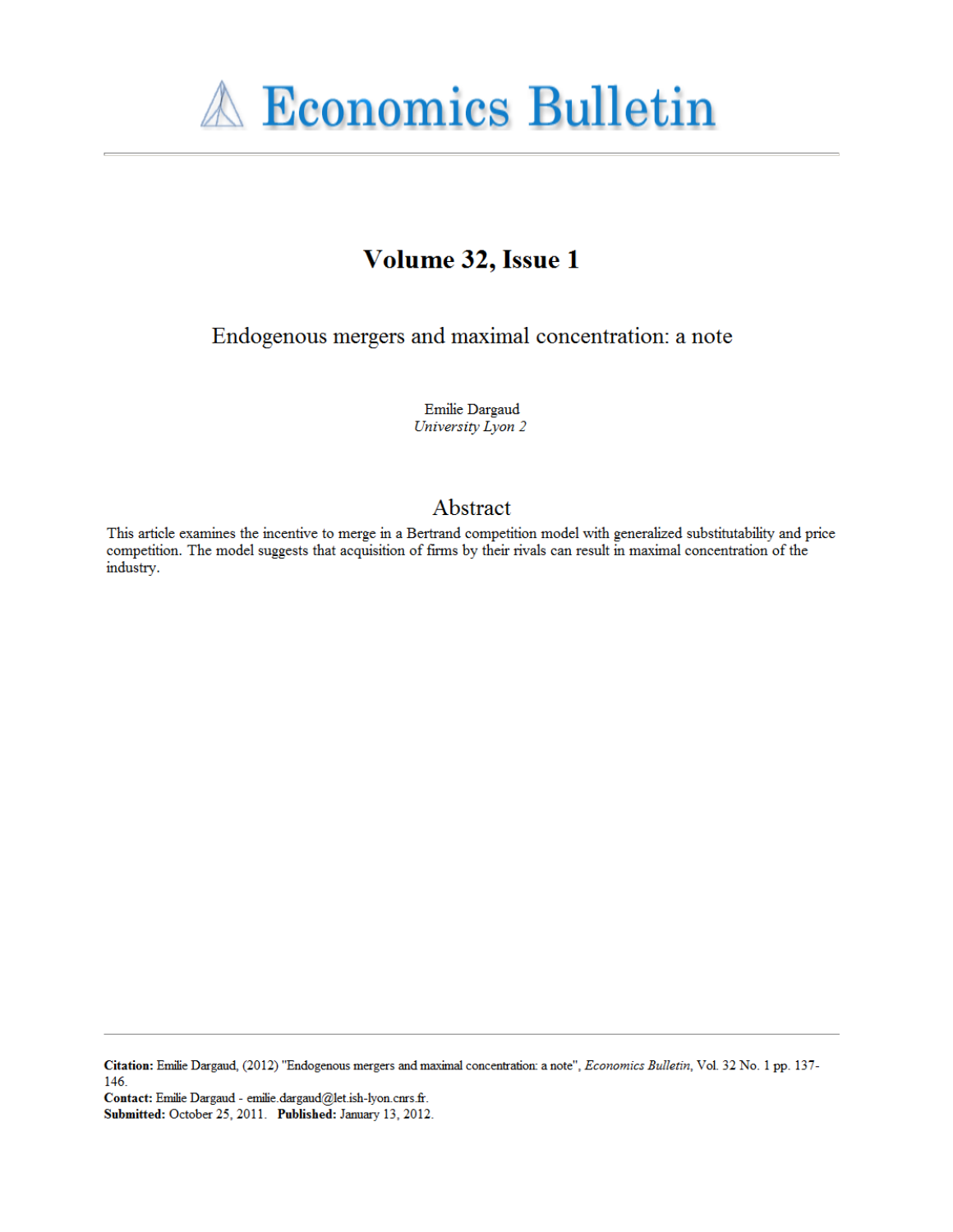#### 1. Introduction

This article investigates the incentive for firms to merge and the market structures which could involve maximal concentration through mergers. Literature on the incentives to merge is extensive but there are two major ways to model this : exogenous mergers (see for example Salant Switzer and Reynolds (1983), Deneckere and Davidson (1985), Perry and Porter (1985) or Farrell and Shapiro (1990)) and endogenous mergers. In this article, we present a model of endogenous mergers as in Kamien and Zang (1990), considering a three-stage game with a simultaneous bidding stage. Other contributions have been made about simultaneous bidding as in Gaudet and Salant (1992), Gonzalez-Maestre and Lopez-Cunat (2001) or Ziss (2001). In their paper, Kamien and Zang (1990) study the incentives to merge by considering internal competition between firms owned by a same owner, but this is at odds with reality because if contracts were renegotiable ex-post, firms may act cooperatively to maximize the profit of the owner. Our study, by contrast, consider that firms belonging to the same owner act cooperatively between themselves.

In this perspective, we consider a three-stage game. The first stage is a simultaneously bidding stage among some sellers and buyers. In the second stage, each buyer chooses the number of its active firms considering that firms belonging to the same owner act cooperatively between themselves. Finally price competition follows between active firms. We can characterize subgame perfect Nash equilibrium and we show that maximal concentration of the industry is an equilibrium.

The article is organized as follows. Section 2 presents the model. Characterizations of equilibrium are provided in section 3. Concluding remarks follow. Proofs of results appear in the appendix.

## 2. The model

We consider the following utility function derived from  $H\ddot{a}$ ckner (2000):

$$
U(\mathbf{q}, I) = \sum_{i=1}^{n} q_i - \frac{1}{2} \left[ \sum_{i=1}^{n} q_i^2 + 2\gamma \sum_{i \neq j} (q_i q_j) \right] + I \tag{1}
$$

The parameter  $\gamma \in (0,1)$  is a measure of the substitutability between products. Utility is quadratic in the consumption of the  $n$  horizontally differentiated products and linear in the consumption of other goods: I, which price is normalized to one.

The demand function is given by:

$$
q_i(p_i, p_j, n) = \frac{1}{1 + \gamma(n-1)} \left[ 1 - \frac{1 + \gamma(n-2)}{1 - \gamma} p_i + \frac{\gamma}{1 - \gamma} \sum_{j \neq i} p_j \right]
$$
(2)

We assume that entry into the industry is difficult and that each producer operates at a constant and identical marginal and average cost c which is normalized to 0. All the relevant variables and strategies available to the firms are common knowledge.

We posit an initial industry consisting of  $n$  independent firms. Two firms  $(1 \text{ and } 2)$  are buying firms and the others play the role of seller. Since antitrust authorities make efforts to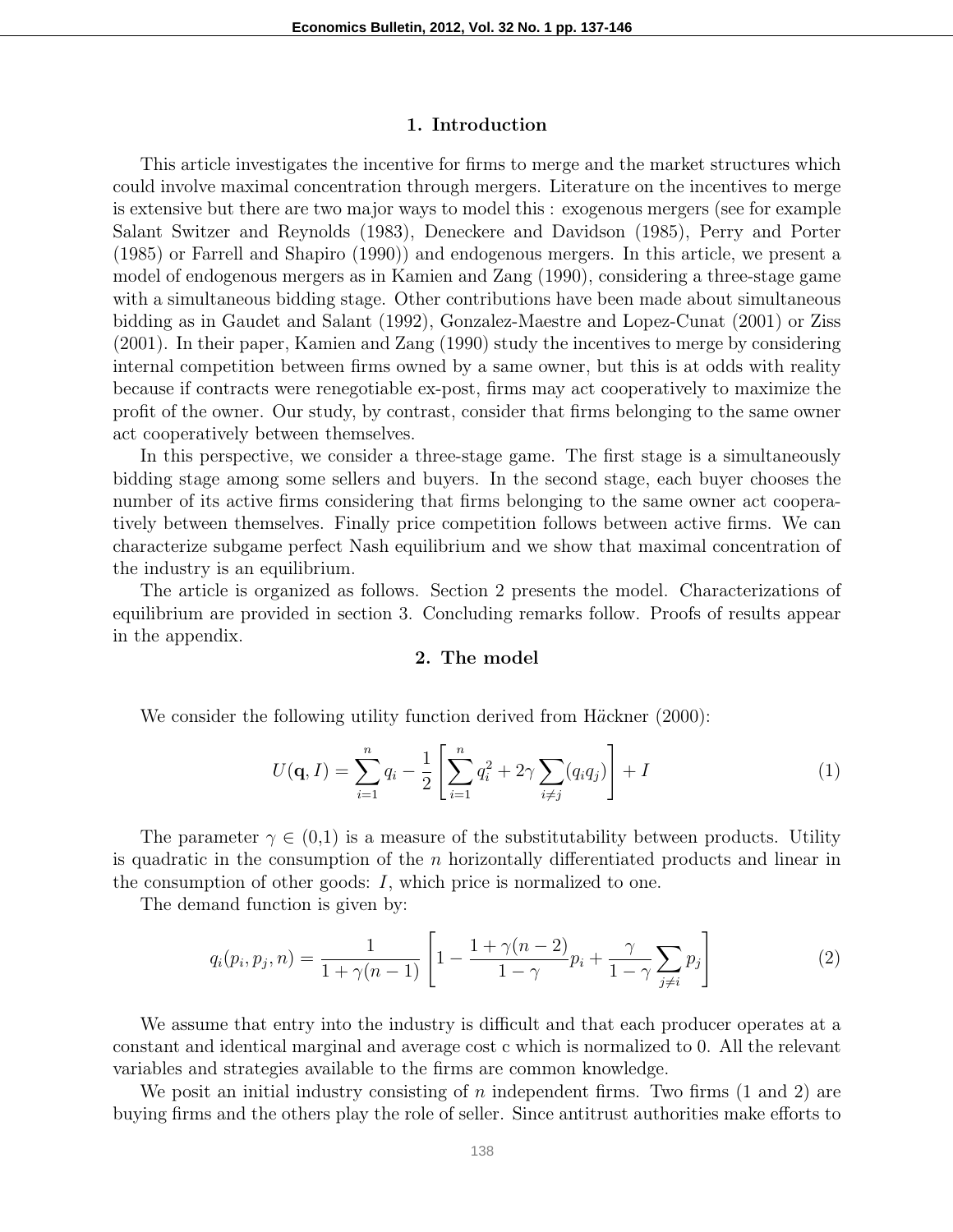inhibit monopolization through the issuance of merger guidelines, the maximal concentration in this paper is duopoly.

Let us now turn to the formal description of our three-stage game.

## Stage 1 : bidding stage.

The buying firms make offers simultaneously to others and each of them sets a ceasing price for its own firm. This stage is a one-shot interaction situation. Let  $K_i$  be the number of firms owned by a merged entity  $M_j$  ( $j = 1, 2$ ) and Z the number of outsiders (hereafter "out" in mathematical computations), firms which have not been bought. We suppose that a firm is sold to its willingness to sell.

A market structure is a Nash equilibrium in this subgame if no firm is able to purchase one or several firms and the others accept and if the "net" profit of the buyer is maximal.

The equilibrium conditions are then defined by:  $\int WTP_{M_i}(K_1, K_2, Z) \leq WTS_{out}^{M_i}(K_1, K_2, Z), \forall i = 1, 2$  $K_i \in \text{Argmax} \pi^{M_i}(K_i, K_j, Z)$ 

where  $WTP_{M_i}$  and  $WTS_{out}^{M_i}$  design respectively the willingness to pay of the merged entity  $M_i$  and the willingness to sell by an outsider to the merged entity  $M_i$ .

Stage 2: merger stage.

Each merged entity decides the optimal number  $(k_j^*)$  of its active firms to maximize its profit  $(0 < k_j^* \leq K_j).$ 

A SPNE (Subgame Perfect Nash Equilibrium) in this acquisition game is said to be "merged" if the number of active firms in the last stage is fewer than the initial number of firms.

## Stage 3: competition stage.

Firms belonging to a same merged entity act cooperatively amongst one another but face price competition with each other. Therefore, the maximization programs of the merged entity  $M_1$  (symetric one for  $M_2$ ) and an outsider are respectively :

$$
\begin{cases} \max_{p_1^{M_1}, p_2^{M_1}, \dots, p_{k_1}^{M_1}} \pi^{M_1}(k_1, k_2, Z, \gamma, \sum_{i=1}^{k_1} p_i^{M_1}, \sum_{i=1}^{k_2} p_i^{M_2}, \sum_{j \in out} p_j) \\ \max_{p^{out}} \pi^{out}(k_1, k_2, Z, \gamma, \sum_{i=1}^{k_1} p_i^{M_1}, \sum_{i=1}^{k_2} p_i^{M_2}, \sum_{j \in out} p_j) \end{cases}
$$

## 3. Analysis of equilibria

## 3.1. Equilibrium prices

Resolving each maximization program, equilibrium prices are determined by :

## lemma 1.

$$
\left\{\begin{array}{l} p_1^* = \frac{(1-\gamma)(2+2(Z-1)\gamma+2\gamma k_1+\gamma k_2)(2+(2Z-3)\gamma+2\gamma(k_1+k_2))}{p_2^* = \frac{(1-\gamma)(2+(2Z-3)\gamma+2\gamma(k_1+k_2))(2+2(Z-1)\gamma+\gamma(k_1+2k_2))}{A}} \\ p^* = \frac{(1-\gamma)(2+2(Z-1)\gamma+2\gamma k_1+\gamma k_2)(2+2(Z-1)\gamma+\gamma(k_1+2k_2))}{A} \end{array}\right.
$$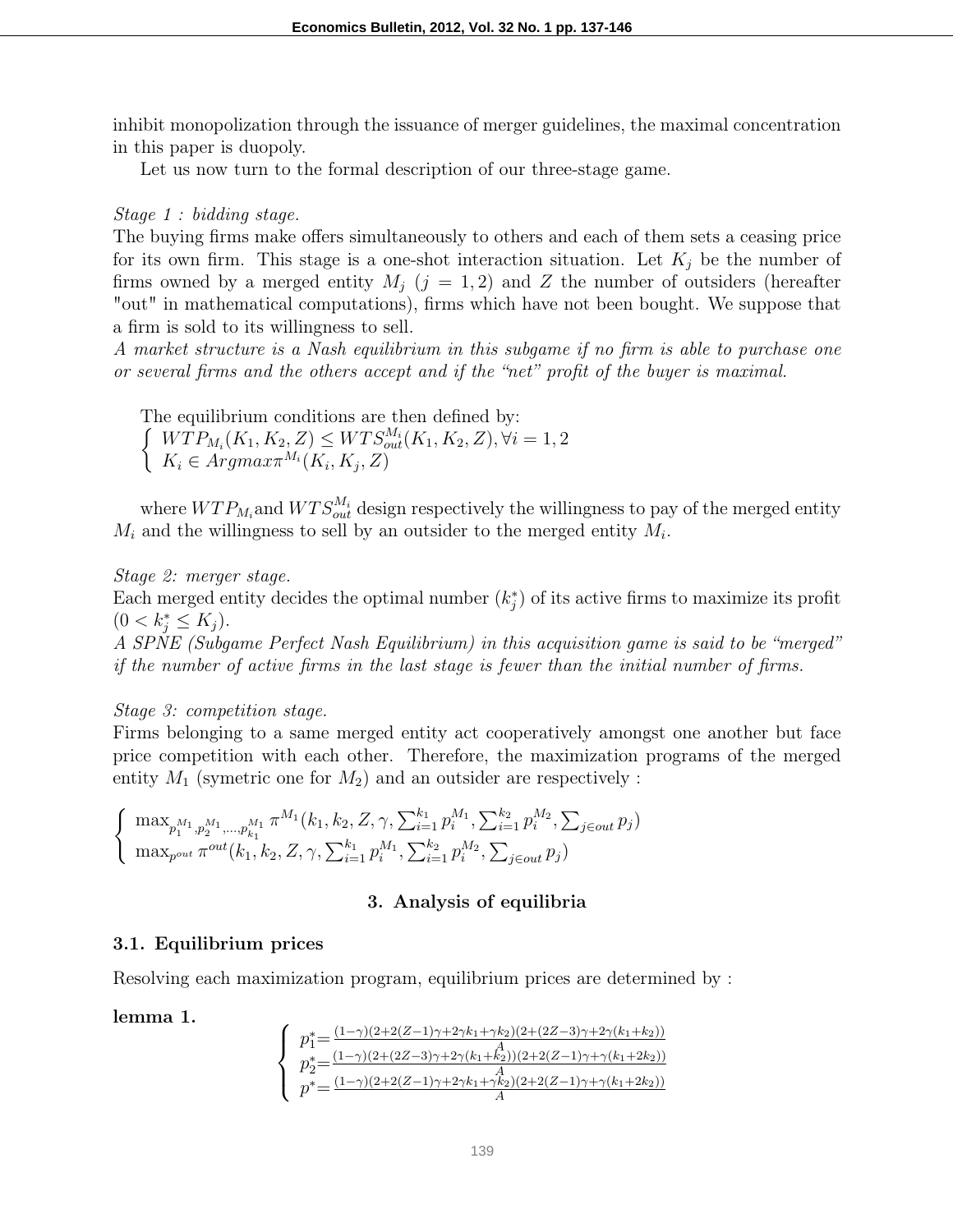With  $A = 2\gamma^2 k_1^2 (4 - 4\gamma + 3Z\gamma + 3\gamma k_2) + 2(1 + (Z - 1)\gamma + \gamma k_2)(2(2 + (Z - 3)\gamma)(1 + (Z - 1)\gamma) + \gamma(4 - 4\gamma + 3Z\gamma)k_2) +$  $\gamma k_1(2(8 + 5(Z - 2)\gamma)(1 + (Z - 1)\gamma) + \gamma k_2(22 - 25\gamma + 17Z\gamma + 6\gamma k_2))$ 

 $p_i^*$  ( $\forall i = 1, 2$ ) designs the equilibrium price of the merged entity  $M_i$  and  $p^*$  the one of an outsider.

Note that :

- $p_i^* > p^*$  iff  $k_i > 1$ ,  $\forall i = 1, 2$
- $p_i^* > p_j^*$  iff  $k_i > k_j$ ,  $\forall i = 1, 2$ ;  $i \neq j$

Equilibrium profit of the merged entity  $M_i$  is then given by:

$$
\pi^{Mi} = \frac{1}{(1 + \gamma(k_i + k_j + Z - 1))A^2}(1 - \gamma)k_i(1 + (Z - 1)\gamma + \gamma k_j)
$$
  

$$
(2 + 2(Z - 1)\gamma + 2\gamma k_i + \gamma k_j)^2(2 + (2Z - 3)\gamma + 2\gamma(k_i + k_j))^2, \forall (i, j) = (1, 2), i \neq j
$$

#### 3.2. Merger phase

To determine if an owner of several firms will choose to close some of them, we have to compute the value of  $\frac{\partial \pi^{M_1}}{\partial k_1}|_{k_1 = K_1}$ . If  $\frac{\partial \pi^{M_1}}{\partial k_1}|_{k_1 = K_1} \leq 0$  then  $k_1^* < K_1$  (according that  $\partial^2 \pi^{M_1}$  $\frac{2\pi^{M_1}}{\partial k_1^2}|_{k_1=K_1} \leq 0$ . Numerical simulations fixing the value of *n* allows us to obtain :

**proposition 1.** Merged equilibria can occur in this game if  $\gamma$  is high enough and Z relatively low. Especially, for  $Z \geq 2$ , merged equilibria can not occur in this game.

Proof. See Appendix A.

The presence of outside firms increases competitive pressure, so that when the number of outsiders is high enough  $(Z \geq 2)$ , a merged entity could choose to let active all its firms to maintain its market power.

In the remainder of this paper, we assume  $\gamma = 0.9$  in order to consider all the different cases (merged or unmerged equilibria).

The objective by now is to analyse if the number of firms owned by the merged entities influences the number of their active firms.

**lemma 2.** The reaction function of the merged entity  $M_i$  is given by  $(\forall (i, j) = (1, 2); i \neq j)$ :

$$
\boldsymbol{k_i^*(k_j, Z)} \begin{cases} = K_i \text{ if } Z \geq 2 \\ = f(k_j) \leq K_i \text{ if } Z = 1 \\ = g(k_j) \leq K_i \text{ if } Z = 0 \end{cases}
$$

Proof. See Appendix B.

The number of active firms plays a major role: since products are horizontally differentiated, demand increases with this number so a merger can gain market shares, but equilibrium price is lower. Active firms create internal competition but reinforce competition with the others.

 $\Box$ 

 $\Box$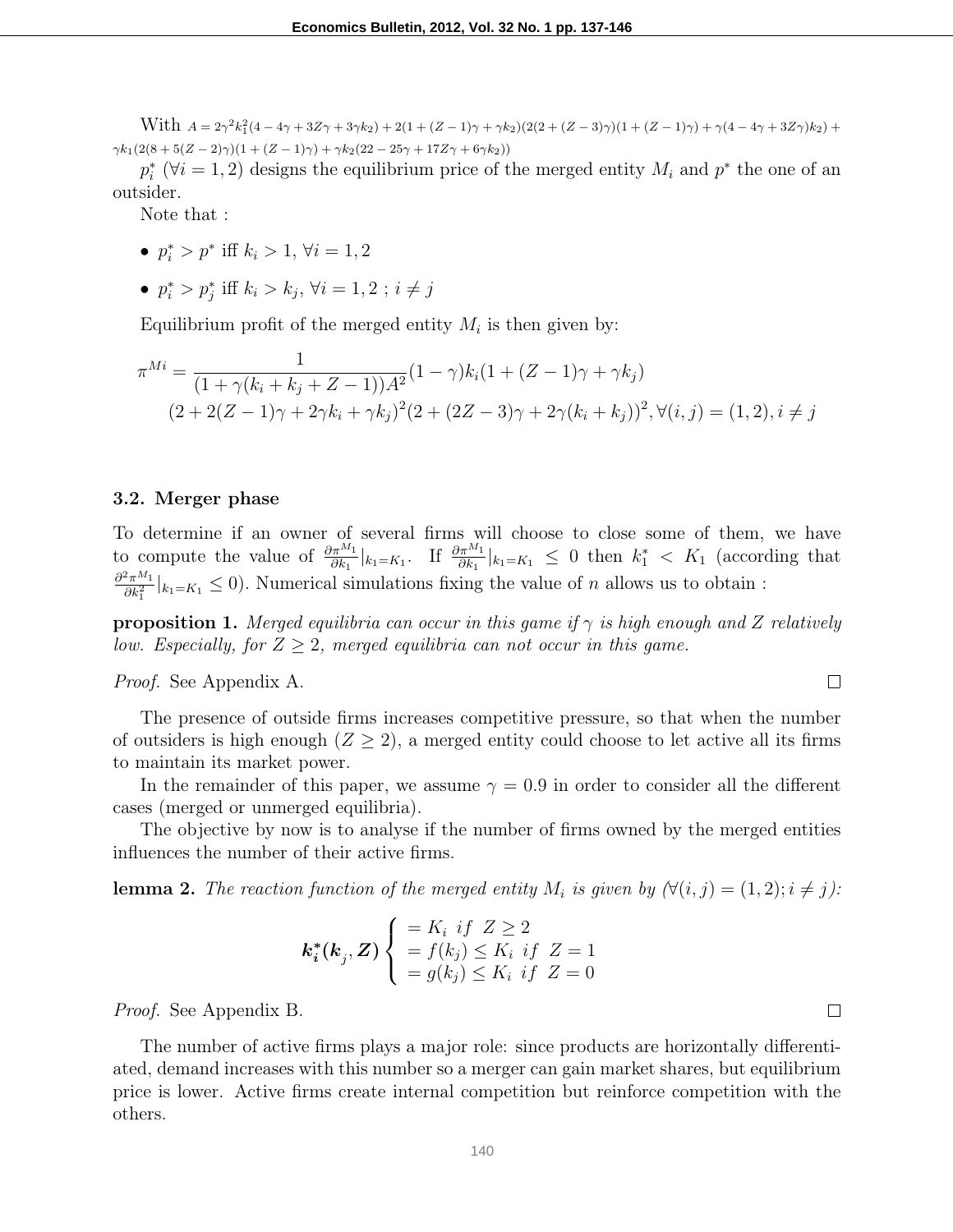#### 3.4. Bidding stage

Each of the two shareholders simultaneously sets a vector of bids facing the number of firms owned by the other. At the same time, the selling firms decide simultaneously whether to accept or not.

The equilibrium conditions are defined by:

$$
\begin{cases} WTP_{M_i}(K_1, K_2, Z) \le WTS_{out}^{M_i}(K_1, K_2, Z), \forall i = 1, 2\\ K_i \in Argmax \quad \pi^{M_i}(K_i, K_j, Z) \end{cases}
$$

with: 
$$
\begin{cases} WTP_{M_i}(K_i, K_j, Z) = \pi^{M_i}(K_i, K_j, Z) - \pi^{M_i}(1, K_j, Z + K_i - 1) \\ WTS_{out}^{M_i}(K_i, K_j, Z) = \pi_{out}(K_i - 1, K_j, Z + 1) * (K_i - 1) \end{cases}
$$

When the outsider sets its selling price, it forestalls its profit in the last stage if it declines the offer considering all the other firms the owner wants to buy have accepted and considering that the owner which buy others can close some of them after.

#### lemma 3.

- Mergers  $M_1$  and  $M_2$  buy all the outside firms so as to get :  $K_1+K_2=n$  (Z=0).
- Since  $K_1+K_2=n$  only market structures wherein one owner lets all his firms active and the other closes some of his firms can occur.

Proof. See Appendix C.

### 4. Concluding Remarks

A three-stage game is considered in which the firms initially bid for merger forming coalitions, then the merged entities decide how many of the original varieties will be offered and price competition follows.

Our main conclusion is that maximal concentration of the industry occurs at equilibrium even if we consider a high number of firms. This result depends on the degree of differentiation. This variable is widely used as a measure of the intensity of competition in industrial organization model. In this context, we show that when the competition is really fierce in the market, then merged equilibria can occur.

Our model could be extended to the case of coalitions structures in which a coalition, maximizing its joint payoff, decides the number of active firms which compete. In this case, the non-competing firms are not closed, they do not compete but still exist by receiving, for example, an allowance from the active firms.

 $\Box$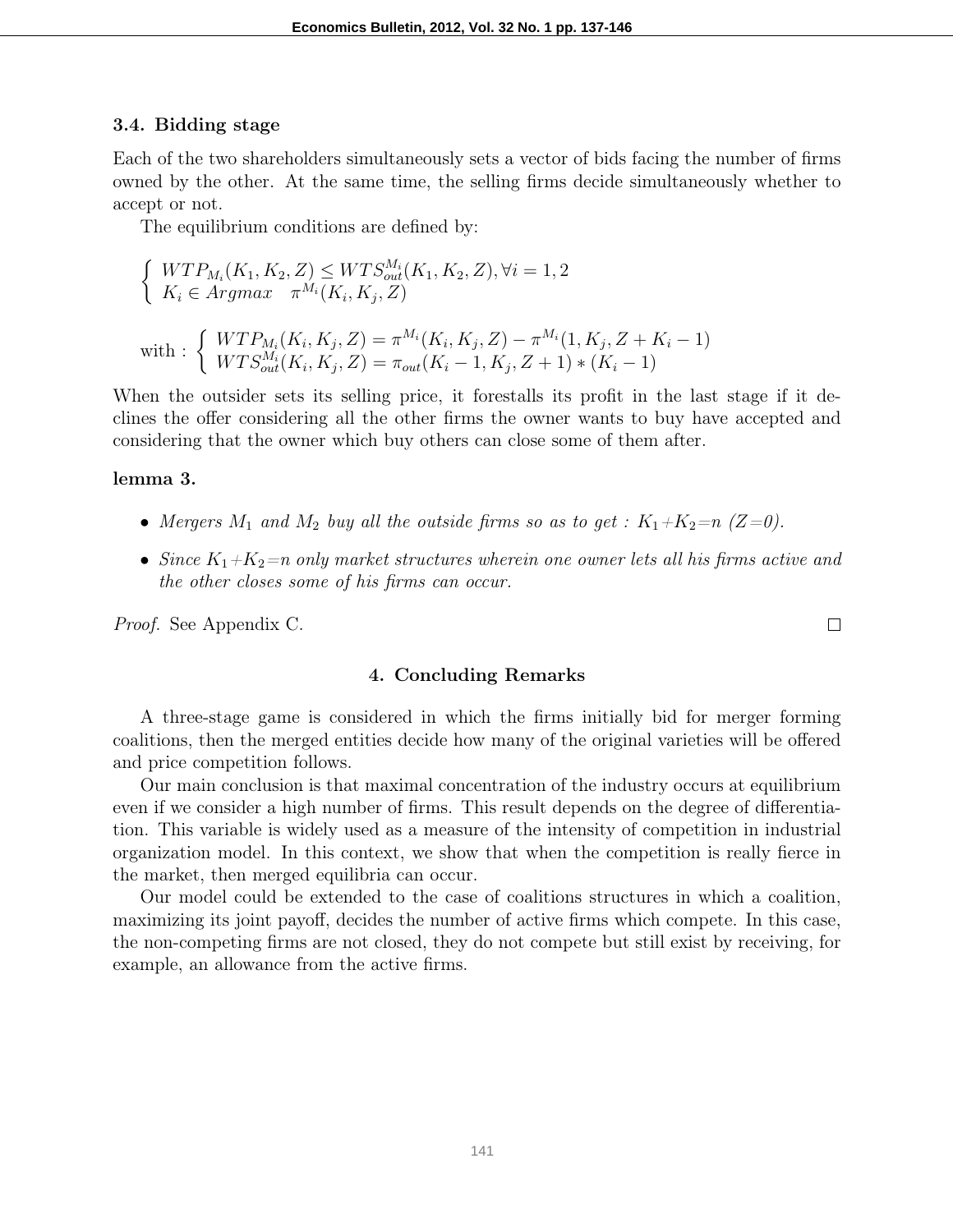#### Appendix

#### Appendix A.

Analytical expression of  $\frac{\partial \pi^{M_1}}{\partial k_1}|_{k_1 = K_1}$  is too much complex to be used so we have to make numerical simulations<sup>1</sup>.

First, we can easily prove that for  $Z \geq 2$  then merged equilibria can not occur in this game.

To do this, we vary the values of  $K_1 \in [1, n-1]$  and Z with  $Z \geq 2$ . We have to fix n and we make a 3D graphic of  $\frac{\partial \pi^{M_1}}{\partial k_1}|_{k_1 = K_1}$  depending of the values of  $k_2$   $(k_2 \in (0, n - K_1 - Z])$  and  $\gamma$  $(\gamma \in (0,1))$ . We then select only the point for which  $\frac{\partial \pi^{M_1}}{\partial k_1}|_{k_1 = K_1} \leq 0$ .

Second, we search for the negative values of  $\frac{\partial \pi^{M_1}}{\partial k_1}|_{k_1 = K_1}$  setting the values of  $\gamma$  and  $Z = 0$  or  $Z=1$ .

We plot a 3D graphic which depends on the values of  $0 < k_1 \leq n-1$  and  $0 < k_2 \leq n-1$ . We then observe that if  $\gamma = 0.1$  then  $\frac{\partial \pi^{M_1}}{\partial k_1}|_{k_1 = K_1}$  is always strictly greater than 1. Moreover, the space of parameters under which  $\frac{\partial \pi^{M_1}}{\partial k_1}|_{k_1=K_1} \leq 0$  is always greater with the case  $\gamma = 0.9$  than with the case  $\gamma = 0.5$ , so merged equilibria can occur if the products are not too much differentiated.

For each case, we have verified that:  $\frac{\partial^2 \pi^{M_1}}{\partial h^2}$  $\frac{\partial^2 \pi^{m_1}}{\partial k_1^2}|_{k_1=K_1} \leq 0$ 

#### Appendix B

For  $Z \geq 2$  then no merged equilibrium can occur so  $k_{i}^* = K_i, \forall i = 1, 2$  (see Appendix A).

For  $Z = 1$  and  $Z = 0$ , we compute the value of  $\frac{\partial \pi^{M_1}}{\partial k_1}|_{k_1 = K_1}$  for each value of  $K_1$ . Example : the following table is the values for  $Z = 1$  and  $n = 16$   $(K_1 \in (1, 14))$ 

| $K_1$          | $\partial \pi^{\Lambda}$<br>$\partial k_1$<br>$k_1 = K_1$ |
|----------------|-----------------------------------------------------------|
| 1.             | >0<br>$\forall k_2$                                       |
| $\overline{2}$ | $\forall k_2 < 13.564$<br>> 0                             |
| 3              | $\forall k_2 < 9.04082$<br>> 0                            |
| 4              | >0<br>$\forall k_2 < 7.85105$                             |
| 5              | $\forall\ k_2 < 7.38937$<br>>0                            |
| 6              | $\forall k_2 < 7.19915$<br>>0                             |
| 7              | >0<br>$\forall k_2 < 7.13668$                             |
| 8              | $\forall k_2 < 7.14278$<br>> 0.                           |
| 9              | $\forall\ k_2 < 7.18883$<br>>0                            |
| 10             | >0<br>$\forall\ k_2 < 7.25945$                            |
| 11             | $\forall k_2 < 7.34571$<br>> 0.                           |
| 12             | >0<br>$\forall k_2 < 7.44215$                             |
| 13             | >0<br>$\forall k_2 < 7.54526$                             |
| 14             | $\forall k_2 < 7.65272$<br>>0                             |

Table I: For  $Z = 1$ , sign of  $\frac{\partial \pi^{M_1}}{\partial k_1}|_{k_1 = K_1}$  for each possible value of  $K_1$ 

Remarks:

For  $Z = 1$ , then merged equilibria can occur. For example, for  $K_1 = 9$  ( $K_2 = 16 - K_1 - Z = 6$ ),  $k_2$  must be less than 7.14 in order to have  $k_1^* = K_1$ . By definition,  $k_2^* \leq K_2 \Leftrightarrow k_2 \leq 6$  so  $k_1^* = K_1$ . Facing  $k_1^* = K_1 = 9$  we maximize  $\pi^{M_2}$  to find that at equilibrium  $k_2^* < K_2$  and consequently we face a merged equilibrium.

<sup>&</sup>lt;sup>1</sup>We present the results obtained for  $n = 16$  but we have proved all the results for each  $n \le 16$  (As regards the maximal value, we have to set this arbitrarily because we use numerical simulations)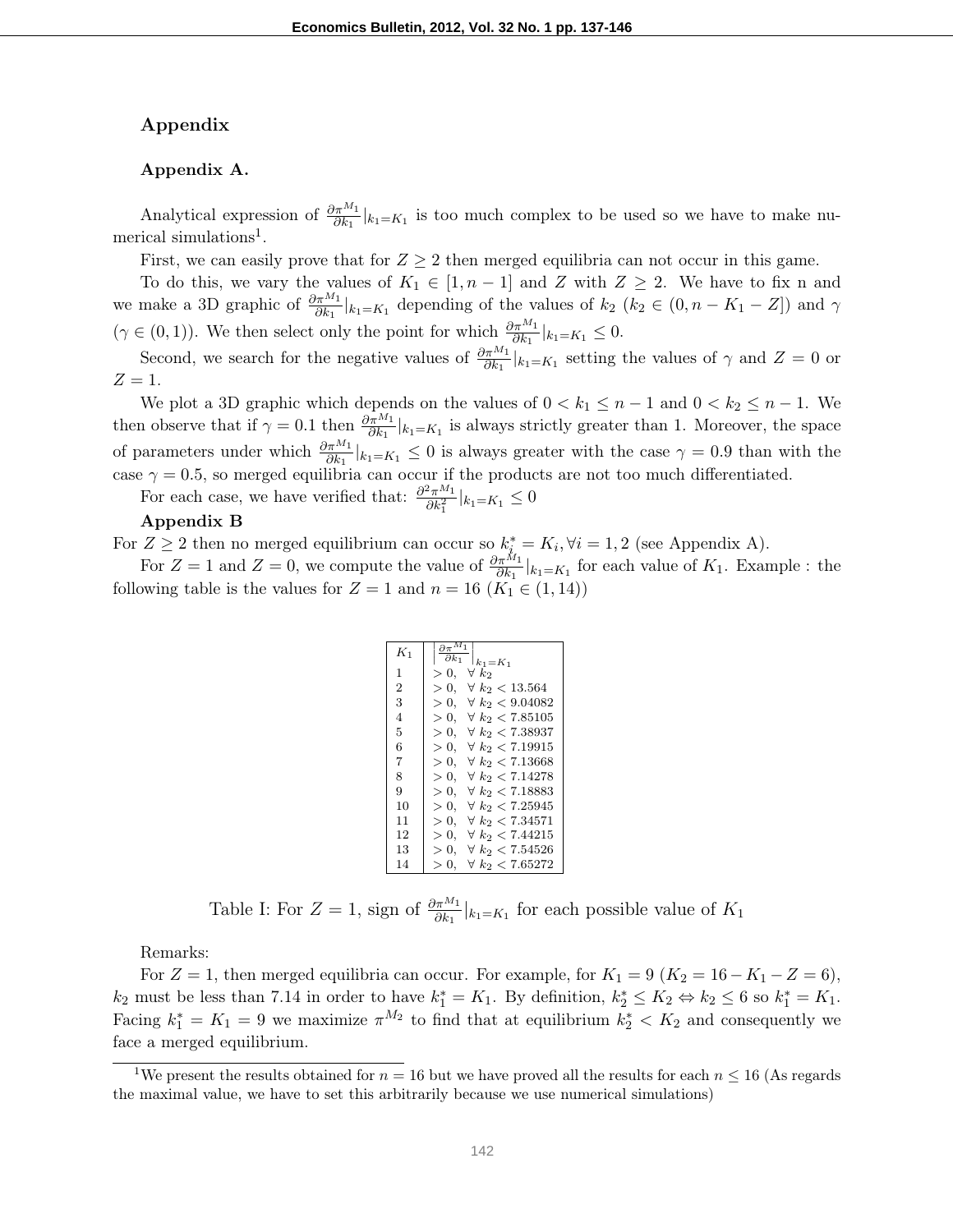The following table gives the best response function of the merged entity depending of its number of firms.

| $\overline{K}_1$ | $K_2$          | $k_1$          | $k_2$          |
|------------------|----------------|----------------|----------------|
| 1                | 14             | $\mathbf 1$    | 14             |
| $\overline{2}$   | 13             | $\overline{2}$ | 13             |
| 3                | 12             | 2.19           | 12             |
| $\overline{4}$   | 11             | 2.36           | 11             |
| 5                | 10             | 2.61           | 10             |
| 6                | 9              | 3.02           | 9              |
| 7                | 8              | 3.8            | 8              |
| 8                | $\overline{7}$ | 8              | 3.8            |
| 9                | 6              | 9              | 3.02           |
| 10               | 5              | 10             | 2.61           |
| 11               | $\overline{4}$ | 11             | 2.36           |
| 12               | 3              | 12             | 2.19           |
| 13               | $\overline{2}$ | 13             | $\overline{2}$ |
| 14               | $\overline{1}$ | 14             | $\overline{1}$ |
|                  |                |                |                |

Table II: Reaction functions of the two merged entities for  $Z = 1$  and  $n = 16$ 

Applying the same reasoning for  $Z = 0$ , we obtain the following table:

| $K_1$          | $K_2$          | $k_{1}$ | $k_2$    | $_{k_1}$ | $k_2$          |
|----------------|----------------|---------|----------|----------|----------------|
| 1              | 15             | Ø       | ⊘        | 0.156969 | 15             |
| $\overline{2}$ | 14             | Ø       | ⊘        | 0.157632 | 14             |
| 3              | 13             | 3       | 0.203337 | 0.158403 | 13             |
| 4              | 12             | 4       | 0.186461 | 0.159311 | 12             |
| 5              | 11             | 5       | 0.177512 | 0.160394 | 11             |
| 6              | 10             | 6       | 0.171958 | 0.161711 | 10             |
| 7              | 9              | 7       | 0.168174 | 0.163346 | 9              |
| 8              | 8              | 8       | 0.165428 | 0.165428 | 8              |
| 9              | 7              | 9       | 0.163346 | 0.168174 | $\overline{7}$ |
| 10             | 6              | 10      | 0.161711 | 0.171958 | 6              |
| 11             | 5              | 11      | 0.160394 | 0.177512 | 5              |
| 12             | 4              | 12      | 0.159311 | 0.186461 | 4              |
| 13             | 3              | 13      | 0.158403 | 0.203337 | 3              |
| 14             | $\overline{2}$ | 14      | 0.157632 |          | ⊘              |
| 15             | 1              | 15      | 0.156969 | Ø,       | Q,             |

Table III: Reaction functions of the two mergers for  $Z = 0$  and  $n = 16$ 

Note that for  $Z = 0$  and  $K_i > 2, \forall i = 1, 2$ , two cases are possible for each structure  $(K_1, K_2)$ . **Appendix C.** Example for  $n = 16$ .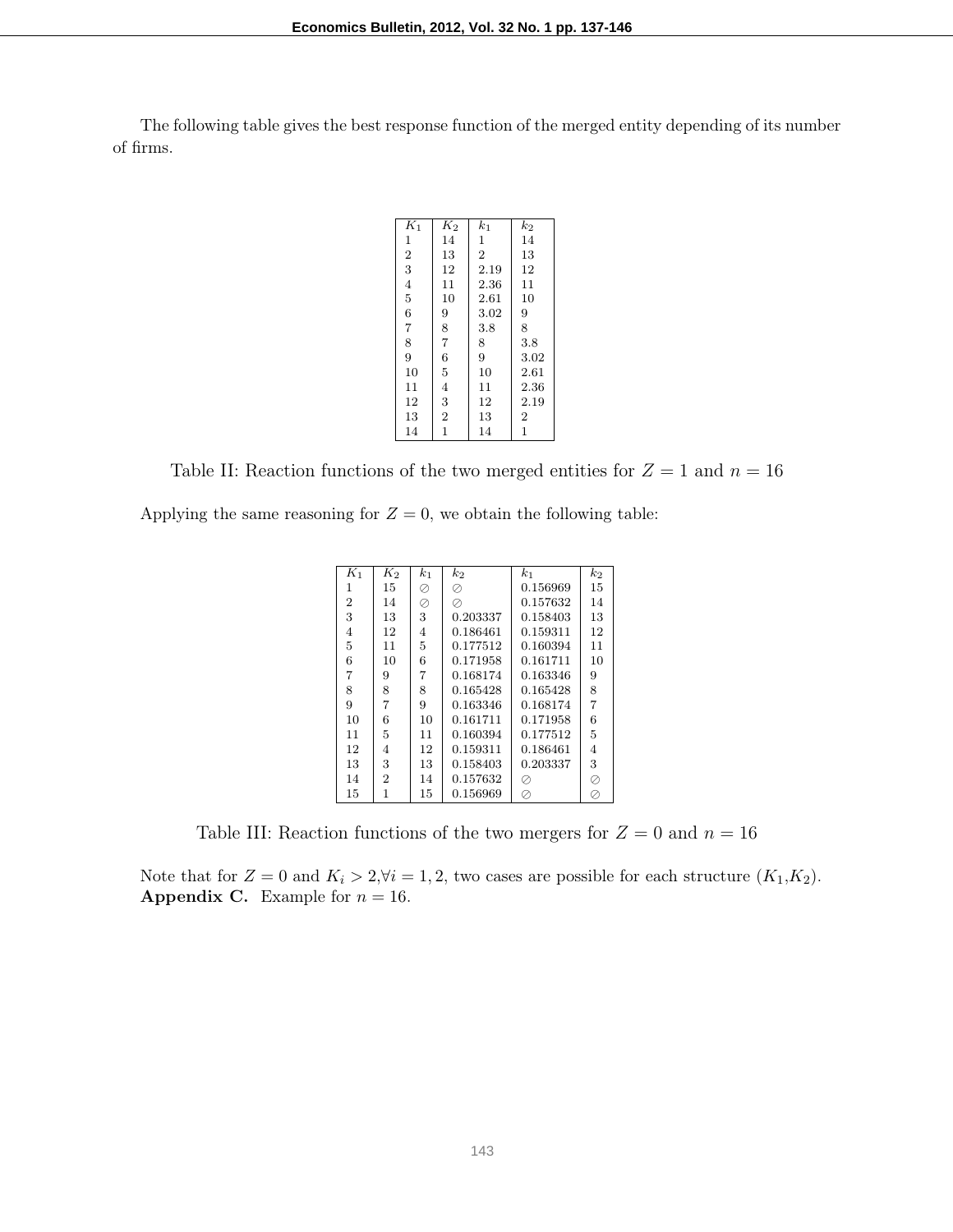| $Z = 14$         | 4.99   |        |                   |                   |                   |                 |                   |                  |                 |                  |                   |                 |                 |         |        |
|------------------|--------|--------|-------------------|-------------------|-------------------|-----------------|-------------------|------------------|-----------------|------------------|-------------------|-----------------|-----------------|---------|--------|
| $Z = 13$         | 5.04   | 10.05  |                   |                   |                   |                 |                   |                  |                 |                  |                   |                 |                 |         |        |
| $Z = 12$         | 5.13   | 10.14  | 15.26             |                   |                   |                 |                   |                  |                 |                  |                   |                 |                 |         |        |
| $Z=11$           | 5.29   | 10.33  | 15.39             | 20.75             |                   |                 |                   |                  |                 |                  |                   |                 |                 |         |        |
| $Z = 10$         | 5.52   | 10.64  | 15.68             | 20.94             | 26.68             |                 |                   |                  |                 |                  |                   |                 |                 |         |        |
| $Z=9$            | 5.84   | 11.09  | 16.16             | 21.34             | 26.93             | 33.25           |                   |                  |                 |                  |                   |                 |                 |         |        |
| $Z=8$            | 6.30   | 11.76  | 16.87             | 21.99             | 27.45             | 33.57           | 40.75             |                  |                 |                  |                   |                 |                 |         |        |
| $Z = 7$          | 6.95   | 12.68  | 17.88             | 22.97             | 28.32             | 34.24           | 41.15             | 49.56            |                 |                  |                   |                 |                 |         |        |
| $Z=6$            | 7.88   | 13.99  | 19.30             | 24.37             | 29.61             | 35.36           | 42.01             | 50.08            | 60.34           |                  |                   |                 |                 |         |        |
| $Z = 5$          | 9.28   | 15.81  | 21.32             | 26.35             | 31.45             | 37.02           | 43.43             | 51.18            | 60.99           | 74.06            |                   |                 |                 |         |        |
| $Z=4$            | 11.49  | 18.71  | 24.23             | 29.15             | 34.06             | 39.39           | 45.55             | 53.00            | 62.43           | 74.94            | 92.53             |                 |                 |         |        |
| $Z=3$            | 15.32  | 23.21  | 28.61             | 29.15             | 37.78             | 42.77           | 48.60             | 55.73            | 64.79           | 76.86            | 93.76             | 119.20          |                 |         |        |
| $Z=2$            | 22.93  | 31.00  | 35.58             | 33.21             | 43.19             | 47.60           | 52.96             | 59.67            | 68.37           | 80.04            | 96.43             | 121.04          | 161.89          |         |        |
| $Z=1$            | 42.26  | 46.56  | 48.18             | 39.34             | 52.55             | 55.62           | 59.65             | 103.35           | 122.77          | 136.68           | 147.01            | 155.07          | 164.95          | 242.67  |        |
| $\overline{z}=0$ | 241.36 | 242.08 | (242.91, 1329.68) | (243.88, 1405.44) | (245.03, 1449.74) | 246.42,1478.86) | (248.13, 1499.47) | 250.28, 1514.84) | 253.06,1526.73) | 256.81, 1536.22) | (262.14, 1543.96) | 270.30,1550.39) | 284.40,1555.82) | 1560.48 | 1564.5 |
|                  |        |        |                   |                   | ۲٥                | cc              |                   | œ                |                 |                  |                   | $^{12}$         | $^{13}$         | 14      | 15     |

Table V: Individual profit ( $\rangle$ Table V: Individual profit  $(x10^4)$  of the outsider function of the number of outside firms  $(Z)$  and the number of firms owned by the merger  $^{4}$ ) of the outsider function of the number of outside firms (Z) and the number of firms owned by the merger  $(K_1)$  in case  $n = 16$ 

| $Z = 14$          | 4.99  |       |       |       |       |       |                  |       |       |                                                       |       |         |               |                 |
|-------------------|-------|-------|-------|-------|-------|-------|------------------|-------|-------|-------------------------------------------------------|-------|---------|---------------|-----------------|
| $Z = 13$          | 5.04  | 5.04  |       |       |       |       |                  |       |       |                                                       |       |         |               |                 |
| $Z = 12$          | 5.13  | 5.08  | 5.13  |       |       |       |                  |       |       |                                                       |       |         |               |                 |
| $Z=11$            | 5.29  | 5.18  | 5.18  | 5.29  |       |       |                  |       |       |                                                       |       |         |               |                 |
| $Z = 10$          | 5.52  | 5.34  | 5.28  | 5.34  | 5.52  |       |                  |       |       |                                                       |       |         |               |                 |
| $Z=9$             | 5.84  | 5.57  | 5.44  | 5.44  | 5.57  | 5.84  |                  |       |       |                                                       |       |         |               |                 |
| $Z=8$             | 6.30  | 5.89  | 5.67  | 5.61  | 5.67  | 5.89  | 6.30             |       |       |                                                       |       |         |               |                 |
| $Z = 7$           | 6.95  | 6.36  | 6.02  | 5.86  | 5.86  | 6.02  | 6.36             | 6.95  |       |                                                       |       |         |               |                 |
| $Z=6$             | 7.88  | 7.02  | 6.49  | 6.21  | 6.12  | 6.21  | 6.49             | 7.02  | 7.88  |                                                       |       |         |               |                 |
| $Z=5$             | 9.28  | 7.97  | 7.17  | 6.71  | 6.50  | 6.50  | 6.71             | 7.17  | 7.97  | 9.28                                                  |       |         |               |                 |
| $Z=4$             | 11.49 | 9.38  | 8.15  | 7.43  | 7.04  | 6.92  | 7.04             | 7.43  |       | $8.15$<br>$9.38$<br>$11.49$                           |       |         |               |                 |
| $Z=3$             | 15.32 | 1.64  | 9.63  | 8.46  | 7.81  | 7.51  | 7.51             | 7.81  | 8.46  | 9.63                                                  | 11.64 | 15.32   |               |                 |
| $Z=2$             | 22.93 | 15.55 | 1.97  | 10.03 | 8.93  | 8.36  | $8.18$<br>$8.36$ |       |       | $\begin{array}{c} 8.93 \\ 10.03 \\ 11.97 \end{array}$ |       | 15.55   | 22.93         |                 |
| $\overline{z}$ =1 | 42.26 | 23.36 | 22.11 | 21.38 | 20.33 | 18.70 | 16.15            | 16.15 | 18.70 | 20.33                                                 | 21.38 | 22.11   | 23.36         | 42.26           |
| $K_1$             |       |       |       |       |       |       |                  |       |       | $\Xi$                                                 |       | $^{12}$ | $\frac{3}{2}$ | $\overline{14}$ |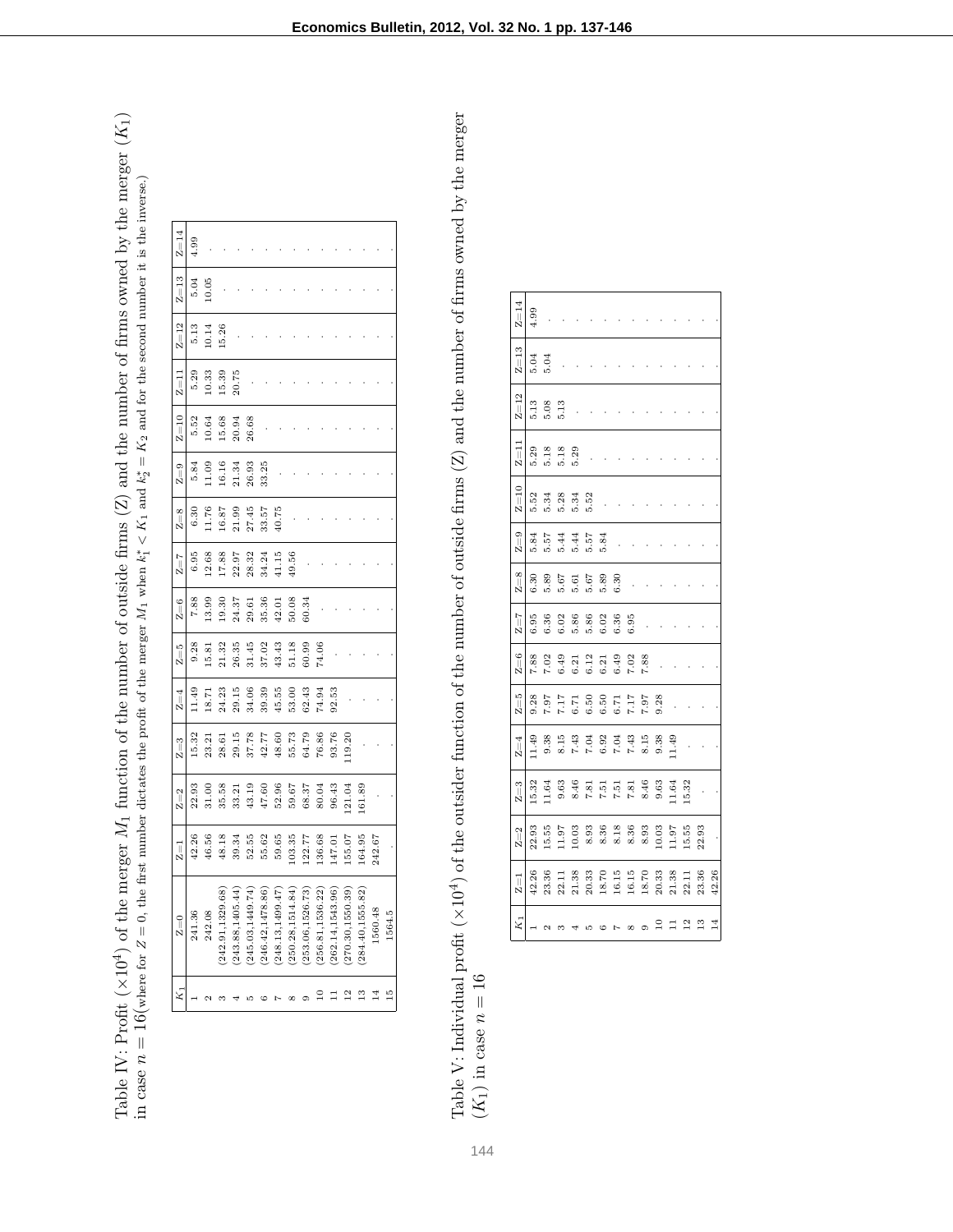For each value of  $K_2 \in [1, n-2]$ , we compute the willingness to pay of  $M_1$  to buy 1, 2, ...,  $n - K_2$  firms and the total willingness to sell of outside firms.

$$
WTP_{M_i}(K_i, K_j, Z) = \pi^{M_i}(K_i, K_j, Z) - \pi^{M_i}(1, K_j, Z + K_i - 1)
$$
\n(3)

$$
WTS_{out}^{M_i}(K_i, K_j, Z) = \pi_{out}(K_i - 1, K_j, Z + 1) * (K_i - 1)
$$
\n(4)

Example for  $K = 1$ :

| number of firms bought | $K_1$          | $WTP(\times 10^4)$ | $WTS(\times 10^4)$ |
|------------------------|----------------|--------------------|--------------------|
|                        | $\mathbf 2$    | 5.06               | 4.99               |
| $\overline{2}$         | 3              | 10.27              | 10.08              |
| 3                      | $\overline{4}$ | 15.76              | 15.39              |
| $\overline{4}$         | 5              | 21.69              | 21.16              |
| 5                      | 6              | 28.26              | 27.60              |
| 6                      | $\overline{7}$ | 35.76              | 35.04              |
|                        | 8              | 44.57              | 44.10              |
| 8                      | 9              | 55.35              | 55.60              |
| 9                      | 10             | 69.07              | 70.92              |
| 10                     | 11             | 87.54              | 92.80              |
| 11                     | 12             | 114.21             | 126.39             |
| 12                     | 13             | 156.9              | 183.84             |
| 13                     | 14             | 237.68             | 298.09             |
| 14                     | 15             | 1559.51            | 591.64             |

## Table VI:  $K_2 = 1$

The willingness to pay of the buyer  $M_1$  is strictly greater than the total willingness to sell of outside firms if the number of firms belonging to  $M_1$  is : $K_1$  with  $K_1 \in [2, 3, 4, 5, 6, 7, 8, 15]$ .

Moreover, the "net" profit of  $M_1$  is maximal for  $K_1 = 15 \ (\Leftrightarrow Z = 0)$ .

We do this exercise for each possible value of  $K_2$ .